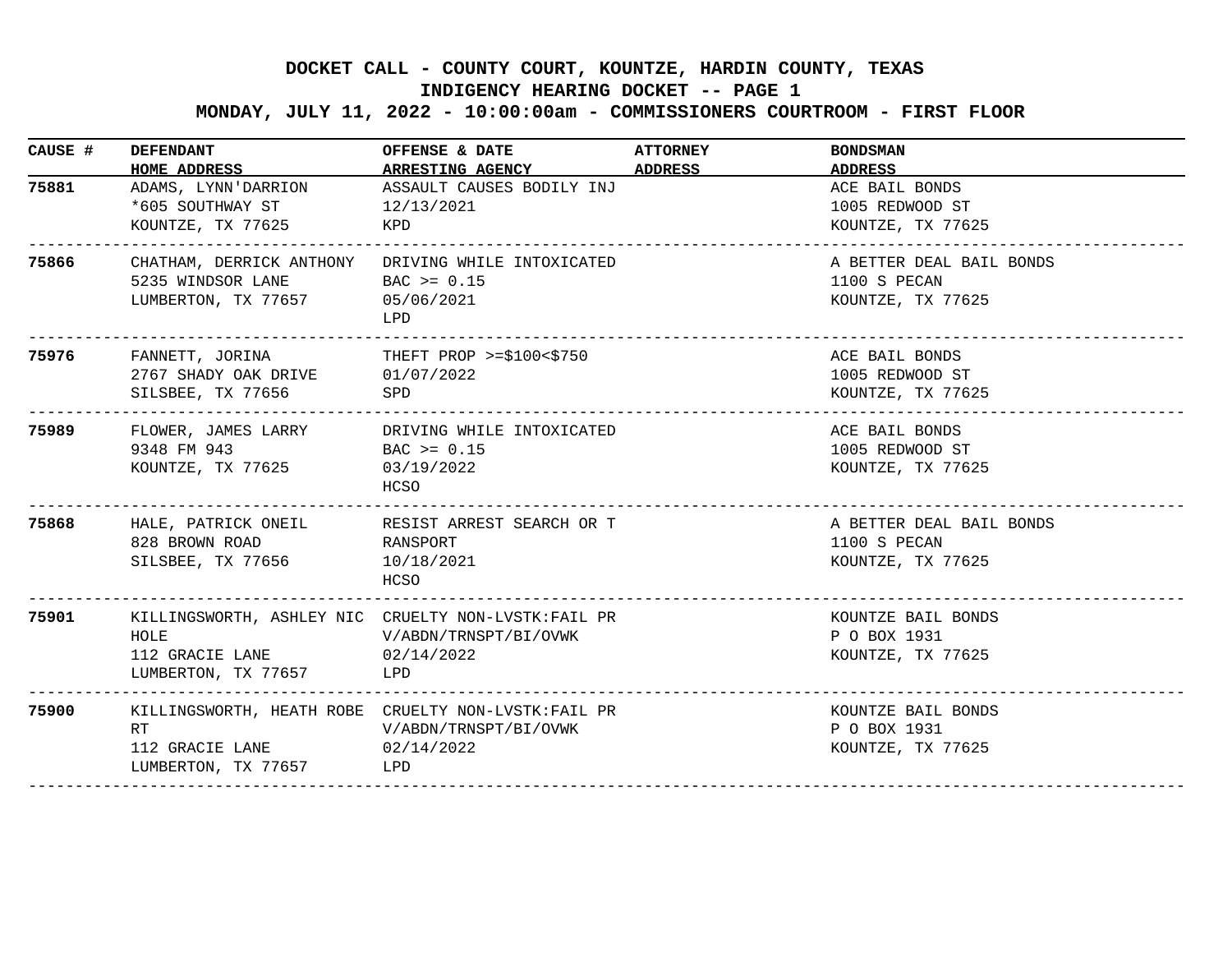## **DOCKET CALL - COUNTY COURT, KOUNTZE, HARDIN COUNTY, TEXAS**

## **INDIGENCY HEARING DOCKET -- PAGE 2**

 **MONDAY, JULY 11, 2022 - 10:00:00am - COMMISSIONERS COURTROOM - FIRST FLOOR**

| CAUSE # | <b>DEFENDANT</b><br>HOME ADDRESS                                                 | OFFENSE & DATE<br>ARRESTING AGENCY ADDRESS      | <b>ATTORNEY</b> | <b>BONDSMAN</b><br>ADDRESS                              |
|---------|----------------------------------------------------------------------------------|-------------------------------------------------|-----------------|---------------------------------------------------------|
| 75798   | PARR, NICHOLAS GREGORY<br>3129 RAYVICK DRIVE<br>SILSBEE, TX 77656                | ASSAULT CAUSES BODILY INJ<br>11/03/2021<br>HCSO |                 | ACE BAIL BONDS<br>1005 REDWOOD ST<br>KOUNTZE, TX 77625  |
| 75877   | SIMMONS, ANTHONY LEE<br>635 ANN ST<br>KILGORE, TX 75662                          | DRIVING WHILE INTOXICATED<br>12/17/2021<br>DPS  |                 | ACE BAIL BONDS<br>1005 REDWOOD ST<br>KOUNTZE, TX 77625  |
| 75888   | SMITH, BRIANNA NICOLE<br>5080 HELBIG RD APT 23<br>BEAUMONT, TX 77708             | POSS MARIJ <20Z<br>02/24/2022<br>LPD            |                 | STEWART BAIL BONDS<br>P O BOX 1931<br>KOUNTZE, TX 77625 |
| 75982   | WESTBROOK, ERIC TOD POSS CS PG 2-A <= 20Z<br>126 DAVIS LANE<br>SILSBEE, TX 77656 | 01/20/2021<br>SPD                               |                 | KOUNTZE BAIL BONDS<br>P O BOX 1931<br>KOUNTZE, TX 77625 |

**11 RECORDS LISTED**